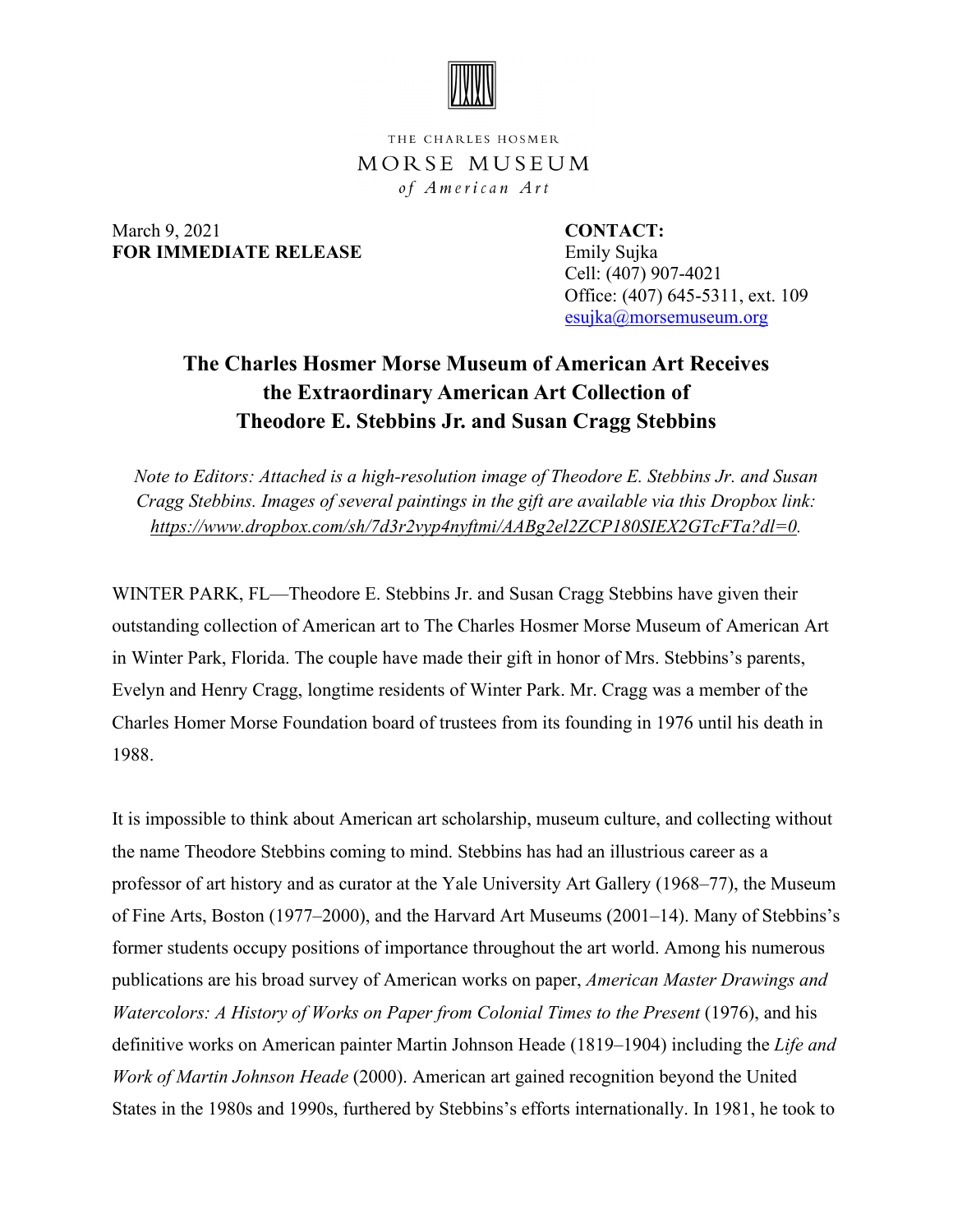the People's Republic of China the first exhibition of American paintings ever shown in that country, and, in 1983, his blockbuster exhibition *A New World: Masterpieces of American Painting, 1760–1910* was shown in Paris at the invitation of the Musée du Louvre.

Susan Cragg Stebbins, a scholar in literature and Romance languages with a lifelong love for French and Italian culture, was a driving force behind the exhibition *The Lure of Italy*. She and Ted wrote the lead essay in that exhibition catalogue, which became the first American publication ever to win the prestigious Minda de Gunzburg Prize. With Susan's own passions and discerning eye complementing her husband's, the two built an extraordinary collection in which individual works of art are enriched by carefully selected pairings and a heightened sensitivity to the intimate, poetic, and subtly exquisite.

"Susan and I are deeply honored that our collection will find a home at the Morse, a crown jewel among smaller American art museums. We are especially pleased to make this gift in honor of Susan's parents, Henry and Evelyn Cragg, who brought their family up in Winter Park, and who loved everything about the town," said Theodore Stebbins about the gift.

The gift of 65 works of art (and an additional three future gifts and two long-term loans) includes late 19th-century and early-20th century American sculpture, watercolors, drawings, and paintings by preeminent American masters such as Albert Bierstadt (1830–1902) and Martin Johnson Heade (1819–1904). John LaFarge (1835–1910) and John Frederick Peto (1854–1907) are also represented in the gift. Paintings by Fidelia Bridges (1834–1923) and the botanical illustrator Ellen Robbins (1828–1905) diversify the Morse's American paintings collection while also illuminating the achievements of these lesser-known artists. The gift contains outstanding works by such artists as Thomas Moran (1837–1926), Worthington Whittredge (1820–1910), and Sanford Robinson Gifford (1823–80).

Dr. Regina Palm, Morse Curator of American Painting and author of the upcoming scholarly catalogue about the Stebbins Collection, said, "The Stebbins Collection represents a wonderful group of 19th-century artists at the height of their abilities. From the collection's inception in the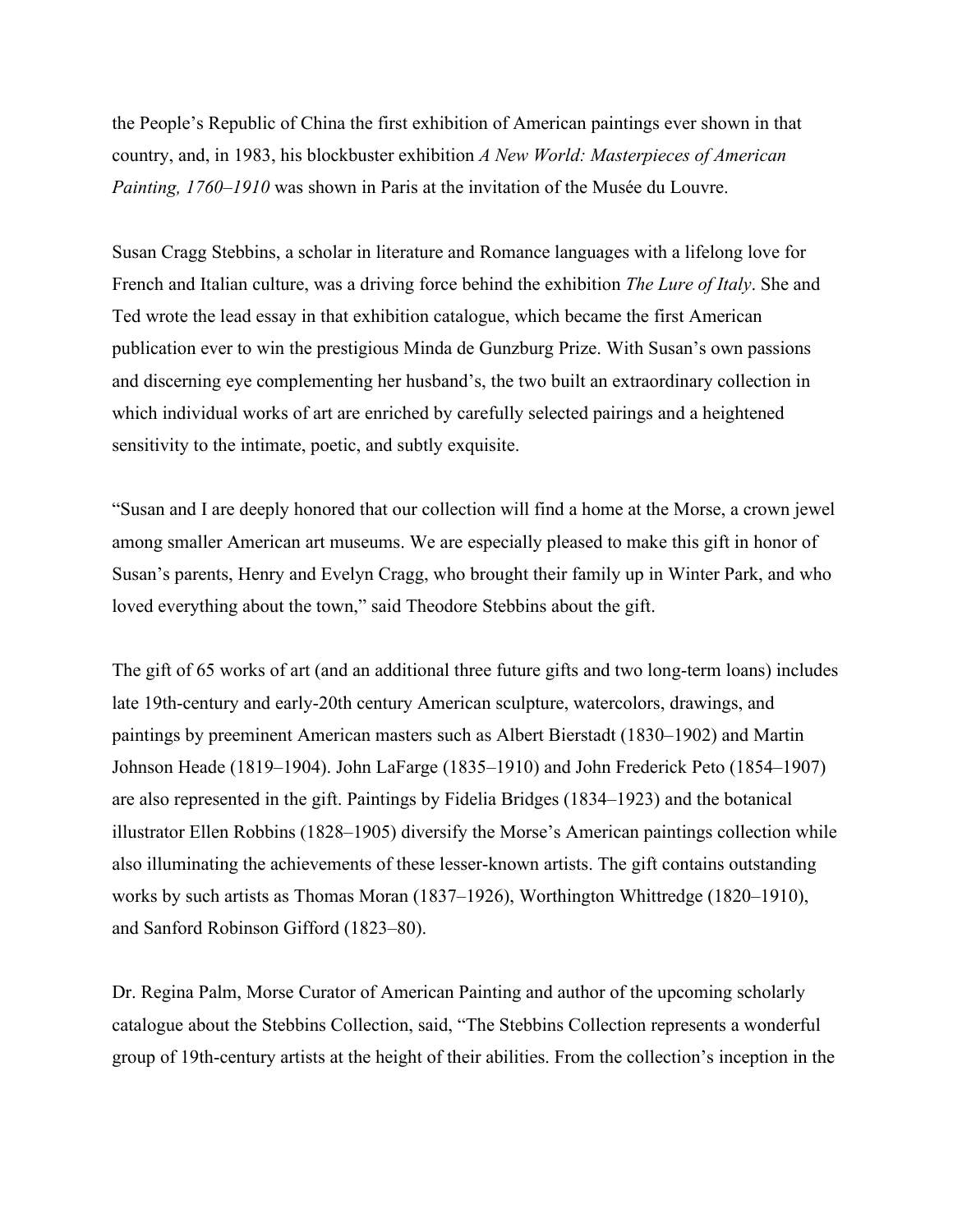1960s, the Stebbins have continuously pursued works of art purely on the basis of quality regardless of whether a particular artist was renowned or even completely unknown."

Dr. Laurence Ruggiero, the Morse Museum's Director said, "The works of art that make up the Stebbins Collection are exquisite pictures that are not only a delight to the eye but a joy for the mind. Their very generous gift will further enhance our continuing efforts to carry out the vision of the McKeans to make art an important part of the everyday lives of everyone in our community."

The Morse Museum was founded by Jeannette Genius McKean (1909–89) in 1942 in honor of her grandfather, and successful industrialist, Charles Hosmer Morse (1833–1921). Her husband, Hugh F. McKean (1908–95) was its first and visionary director from the Museum's founding until his death in 1995.

"Hugh and Jeannette McKean would be very pleased about this most generous and helpful gift of Ted and Susan Stebbins. All of us at the Morse are deeply grateful to Ted and Susan," said the Museum's Chairman of the Board of Trustees Harold Ward III. "Both Hugh and Jeannette were lifelong painters themselves and Hugh often reminded us all that, despite the importance of their Tiffany collection, the Morse should not be just a Tiffany museum."

The Morse Museum is home to the world's most comprehensive collection of works by American designer and artist Louis Comfort Tiffany (1848–1933), including the chapel interior he designed for the 1893 World's Columbian Exposition in Chicago and art and architectural objects from Tiffany's celebrated Long Island home, Laurelton Hall. The Museum's holdings also include American art pottery, late 19th- and early 20th-century American paintings, graphics, and decorative art.

Owned, operated, and funded by the Charles Hosmer Morse Foundation, the Museum receives additional support from the Elizabeth Morse Genius Foundation. It receives no public funds.